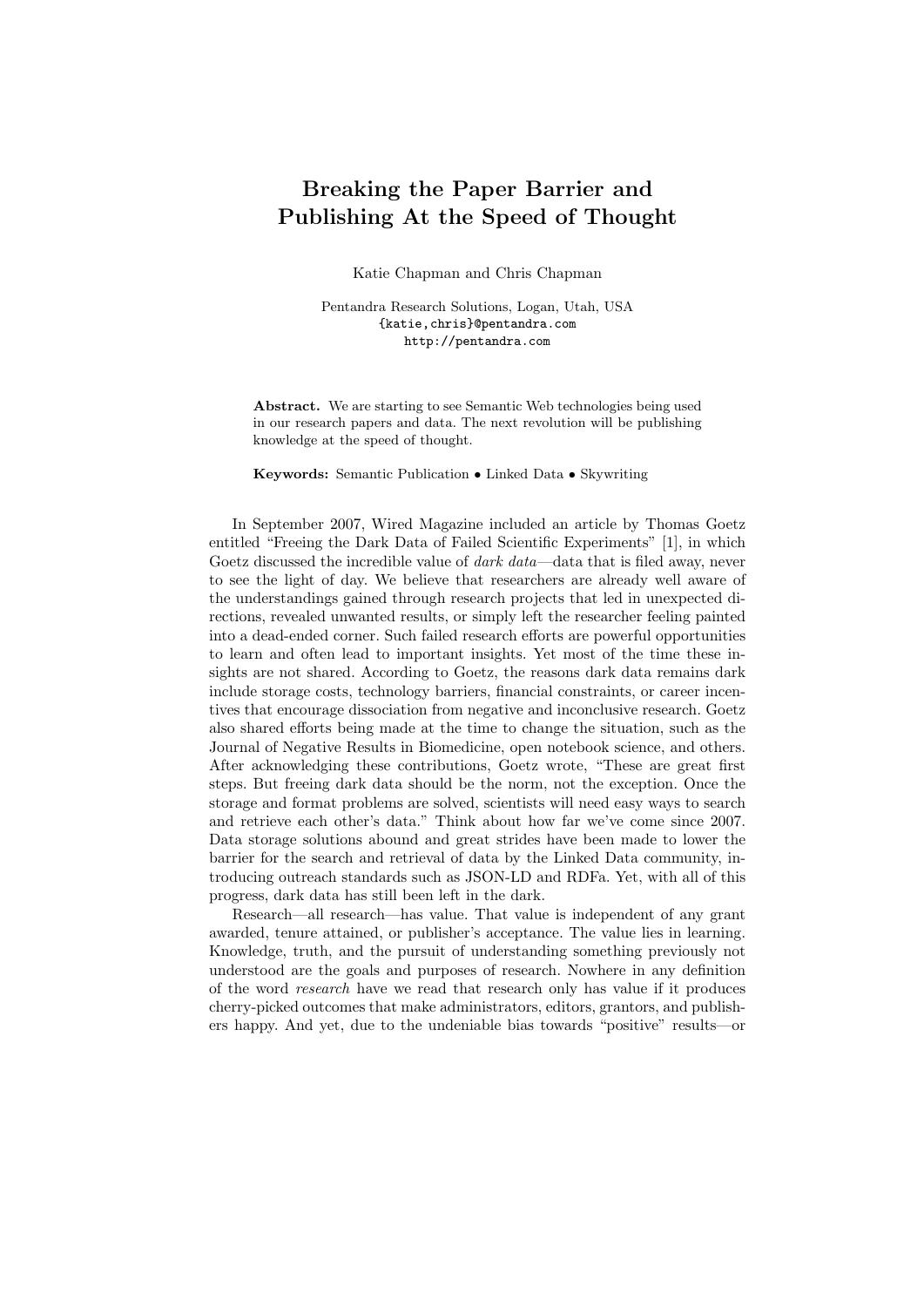## 2 Breaking the Paper Barrier and Publishing At the Speed of Thought

what have been deemed as such—much of the rest of all research is sentenced to a filing-cabinet death-by-obscurity. It does not have to be this way in today's scientific technology revolution.

Incentives are the key here. Because future job prospects, tenure, and public acclaim all tend to revolve around journal publication, why would a researcher want to take the time to go back, write out, format, narrate, and then attempt to publish negative results that are likely to end up in unpretentious journals or on personal blogs that often are not recognized as of much worth by the research community, employers, or funding agencies? That's a lot of effort and time for something that will essentially provide no career or financial advantages for the researcher.

That leaves two things we can do to bring dark data to light: one, change the incentives involved in research to better reflect the value of negative or inconclusive research results, and two, remove the barrier of time and effort that keeps a researcher from sharing this dark data in the first place. Ideally, these two changes would occur simultaneously, but funding agencies and institutional policies tend to be incredibly slow to change. Social expectations are often equally or even more sluggish to evolve. So we have a choice: do we sit around and wait until publishers and institution administrators change incentives to publish dark data? Or, do we find ways to make it worth sharing this dark data now?

If the time and effort barrier were removed from sharing nonconfirmatory research, we believe that many researchers would gladly share those results even if there were no external incentives. Open notebook science gives us a good starting place, but we need to overcome the problem of data deluge [2] inherent in many of the Web 2.0 approaches and start preserving knowledge, not just notes. Semantic Web technologies applied to that sort of "record as you research" mentality would produce human- and machine-understandable knowledge that could be sorted by machines and handed to researchers on a silver platter. Imagine if the data, analyses and conclusions, as well as the thoughts and intents of the researcher—or in short, every aspect of the research process were preserved in context by intuitive, domain-specific research systems capable of generating the underlying semantic representations automatically. The development of open vocabularies expansive enough to preserve the entire research process are a prerequisite to building such systems. Taking it a step further, if that big-data amount of semantically understandable research was captured as a researcher went along—at the speed of thought [3]—the negative or inconclusive or downright befuddling results would be accessible without any extra effort.

The processes of researching and publishing would become distinct and separate from presenting the research results to a certain audience in, for example, a paper. If the researcher wanted to write and submit a paper based on those nonconfirmatory results, there would be nothing to prevent that. In fact, having the entire research process preserved would make writing up such journal articles easier anyway. Other presentation formats could be created, such as video or interactive media, without worrying that some important parameter or intricate concept might be left out. But the biggest game changer is that all of that dark data would come to light, and that the paper might not always be necessary.